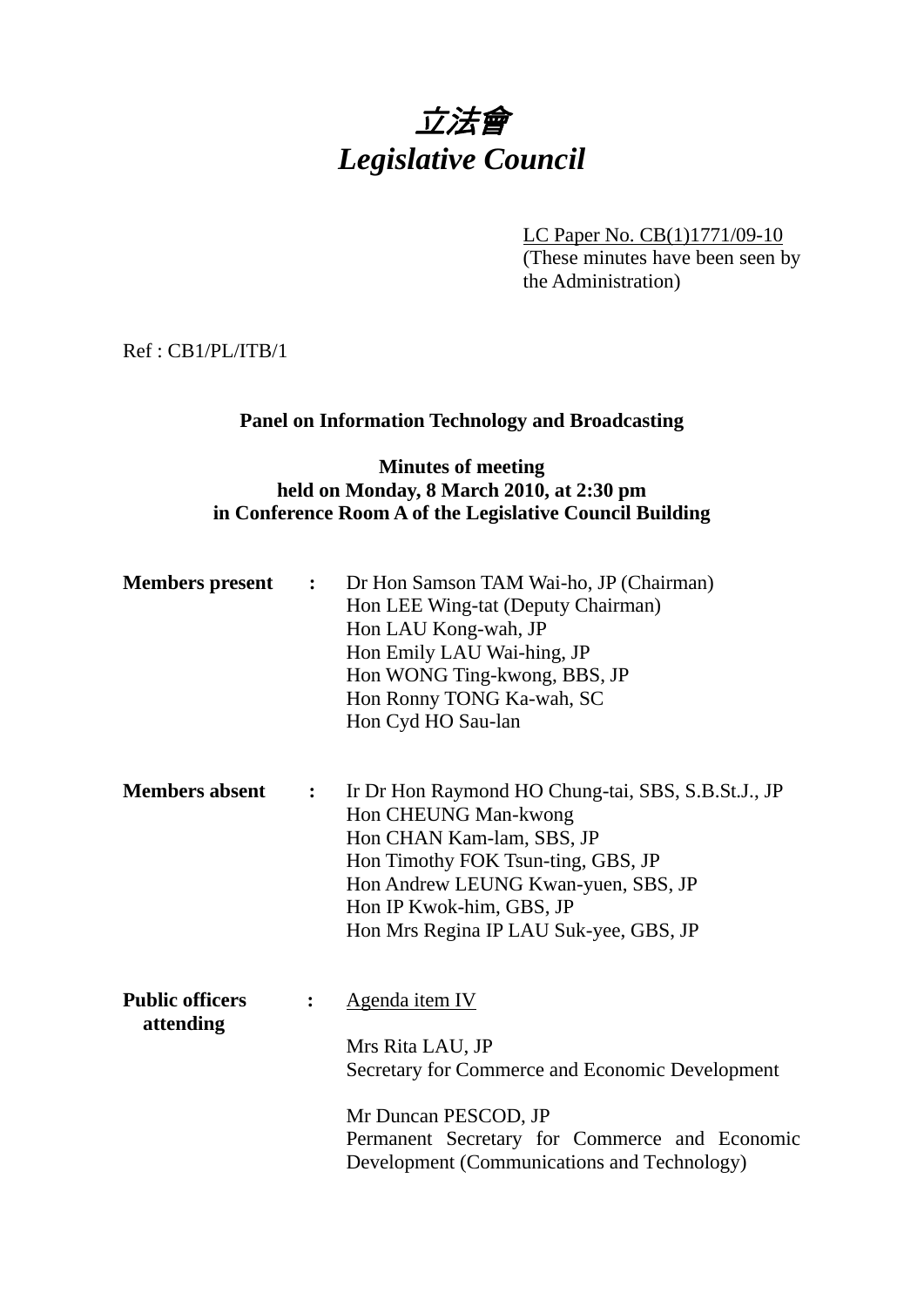|                                              | Mr Alan SIU, JP<br>Deputy Secretary for Commerce and Economic<br>Development (Communications and Technology)                     |
|----------------------------------------------|----------------------------------------------------------------------------------------------------------------------------------|
|                                              | Mr Aaron LIU<br>Principal Assistant Secretary for Commerce<br>and<br>Economic Development (Communications<br>and<br>Technology)A |
|                                              | Mrs Marion LAI, JP<br>Director-General of Telecommunications                                                                     |
|                                              | <u>Agenda item V</u>                                                                                                             |
|                                              | Mr Duncan PESCOD, JP<br>Permanent Secretary for Commerce and Economic<br>Development (Communications and Technology)             |
|                                              | Mr Alan SIU, JP<br>Deputy Secretary for Commerce and Economic<br>Development (Communications and Technology)                     |
|                                              | Mrs Marion LAI, JP<br>Director-General of Telecommunications                                                                     |
|                                              | Mr Chaucer LEUNG<br>Head, Regulatory 1<br>Office of the Telecommunications Authority                                             |
| <b>Clerk in attendance :</b>                 | Ms YUE Tin-po<br>Chief Council Secretary (1)3                                                                                    |
| <b>Staff in attendance</b><br>$\ddot{\cdot}$ | Mr Bonny LOO<br><b>Assistant Legal Adviser 3</b>                                                                                 |
|                                              | Ms Annette LAM<br>Senior Council Secretary (1)3                                                                                  |
|                                              | Ms May LEUNG<br>Legislative Assistant (1)6                                                                                       |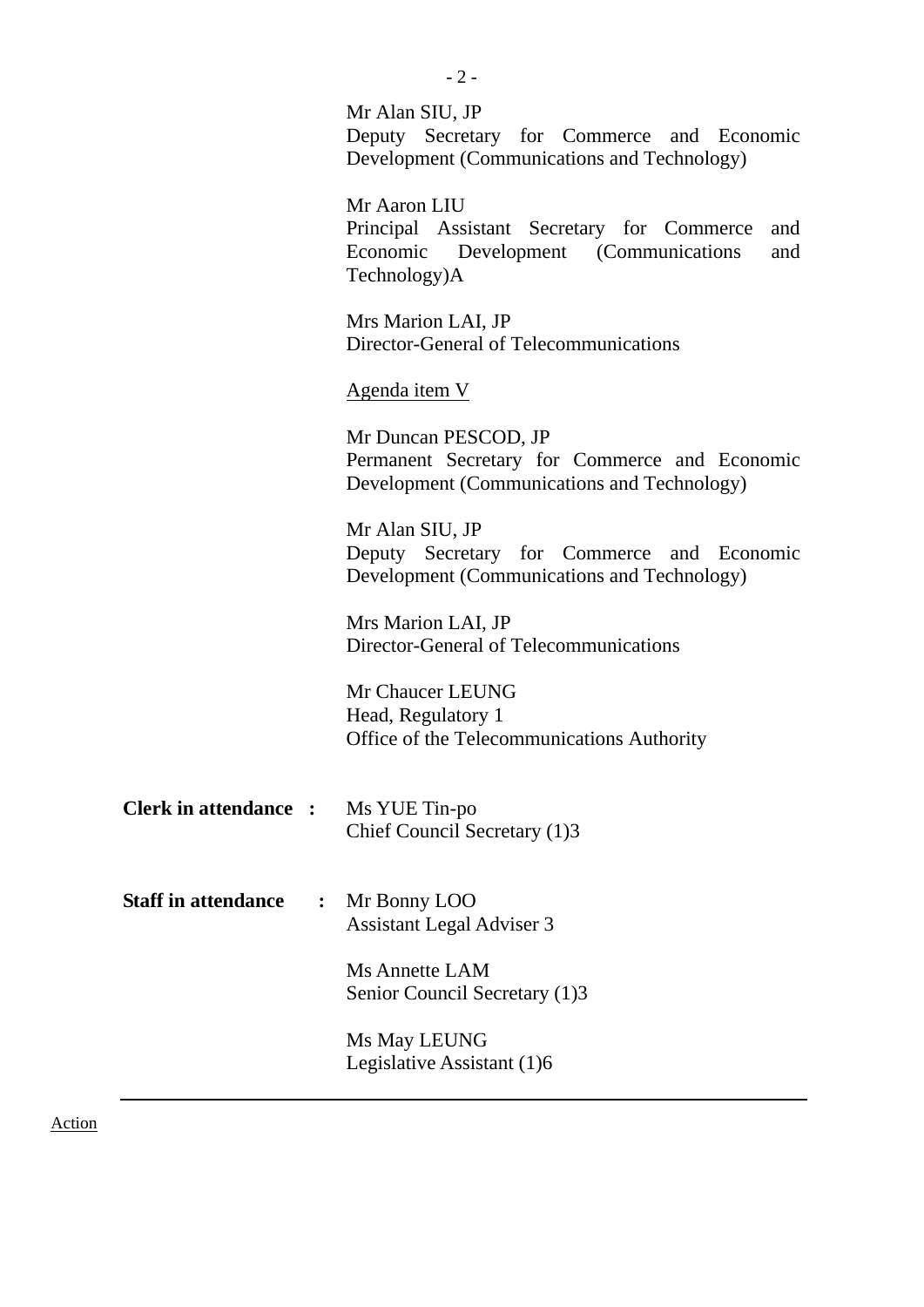| Commitmenton of numeros of incernigs<br>(LC Paper No. CB(1)1202/09-10 | 19 November 2009 | -- Minutes of special meeting held on |  |
|-----------------------------------------------------------------------|------------------|---------------------------------------|--|
| LC Paper No. $CB(1)1312/09-10$                                        | 11 January 2010) | -- Minutes of meeting held on         |  |

 The minutes of the meetings held on 19 November 2009 and 11 January 2010 were confirmed.

#### **II. Information papers issued since the last meeting**

| (Chinese version only) | (LC Paper No. $CB(1)1142/09-10(01)$ -- Submission on fair usage policy on<br>broadband access for mobile<br>service from a member of the<br>public |
|------------------------|----------------------------------------------------------------------------------------------------------------------------------------------------|
| (Chinese version only) | LC Paper No. $CB(1)1290/09-10(01)$ -- Submission on broadcasting rights<br>of World Cup 2010 from a<br>member of the public)                       |

2. Members noted that the above papers had been issued for the Panel's information.

# **III. Date of next meeting and items for discussion**

(LC Paper No.  $CB(1)1289/09-10(01)$  -- List of outstanding items for discussion

LC Paper No.  $CB(1)1289/09-10(02)$  -- List of follow-up actions)

3. Members noted that the next regular meeting would be held on 12 April 2010 at 2:30 pm to discuss the following items:

- (a) Digital inclusion; and
- (b) Progress report on the Digital 21 Strategy.

(*Post-meeting note*: At the request of the Administration and with the concurrence of the Chairman, agenda item (b) was subsequently replaced by the "Consultation report on the future operation of the Radio Television Hong Kong (RTHK) and the new RTHK Charter".)

#### 2010 World Cup

4. Ms Emily LAU enquired about the latest development of the dispute over the television coverage of the 2010 World Cup between the broadcast rights holder (Hong Kong Cable Television Limited (HKCTV) and the two free-TV broadcasters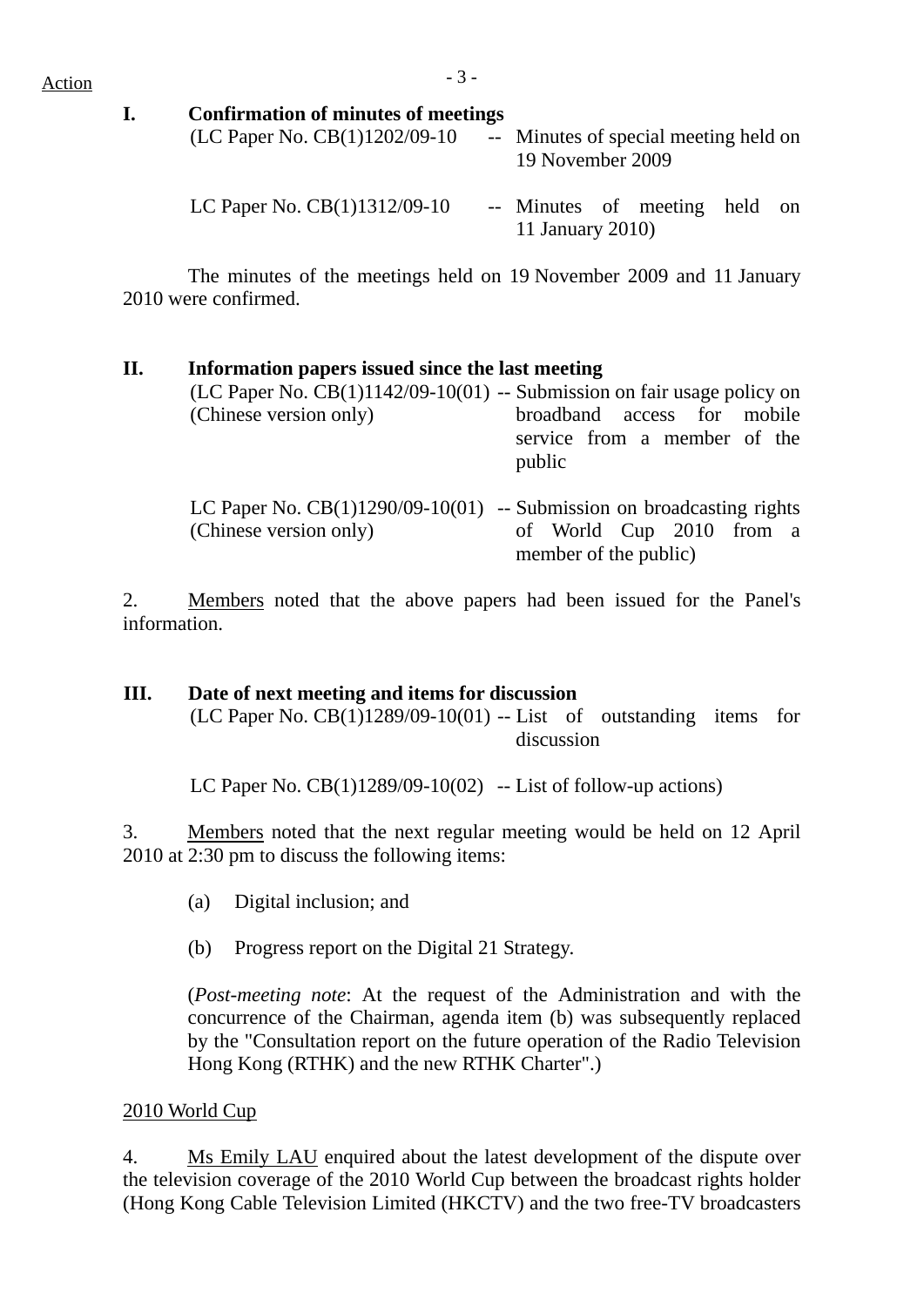Admin

(Television Hong Kong Limited and Asia Television Limited). In response, the Secretary for Commerce and Economic Development (SCED) advised that the broadcasting rights of the 2010 World Cup was authorized by the football governing body (namely "FIFA") based on commercial considerations. In the two previous World Cups, the successful bidder, HKCTV, had made arrangements to sub-license the core matches to the two free-TV broadcasters on mutually agreed terms and conditions. As regards the 2010 World Cup, the Administration was given to understand that at present negotiations between the HKCTV and the two broadcasters had reached an impasse. The Broadcasting Authority (BA) was aware of the public concern about access to core World cup matches on the free-to-air television platform and had written to HKCTV drawing its attention to the relevant regulatory requirements under the Broadcasting Ordinance (BO) (Cap. 562). The Administration would closely monitor the situation, and hoped that the companies concerned would settle the issue in a way that would best serve the public interests. Ms LAU requested the Administration to keep the Panel posted of developments and suggested that if necessary, the item should be included in the agenda of the regular Panel meeting to be held in April 2010. Members agreed.

Changes in shareholding in Asia Television Limited

5. Ms Emily LAU and Mr LEE Wing-tat expressed concern about the recent press reports about the changes in ATV's shareholding and the dispute between its major shareholders. Noting that the item on "Mid-term review of the domestic free television programme service licence", originally scheduled for discussion at the Panel meeting on 12 April 2010, was deferred to May 2010, they urged the Administration to expedite the review and report to the Panel as soon as practicable.

6. In reply, SCED said that domestic free TV programme service licensees were required to notify the BA and obtain its approval of any proposed changes in shareholding and ownership. So far, the BA had not yet received any notification or application for shareholding change from ATV. The BA Secretariat had reminded the ATV management of the relevant requirement. She highlighted that ATV had been operating as usual to serve the audience with quality programmes. Moreover, the BA Secretariat had all along maintained on-going and close contacts with the TV broadcasters, including ATV, to ensure that they were capable of providing services to the public in compliance with the prevailing broadcasting regulatory requirements. As regards the mid-term review of the domestic free TV programme service licences, SCED assured members that all efforts would be made to expedite the review. She undertook to update the Panel on developments as soon as the BA had made its recommendations to the Chief Executive (CE) in Council.

7. In response to Mr LEE Wing-tat's enquiry on whether the Taiwan snack tycoon, Mr TSAI Eng-meng, had injected capital investment in ATV as initially promised, SCED said that it was not appropriate to comment on individual case in view of the uncertainty surrounding the case and the possibility of legal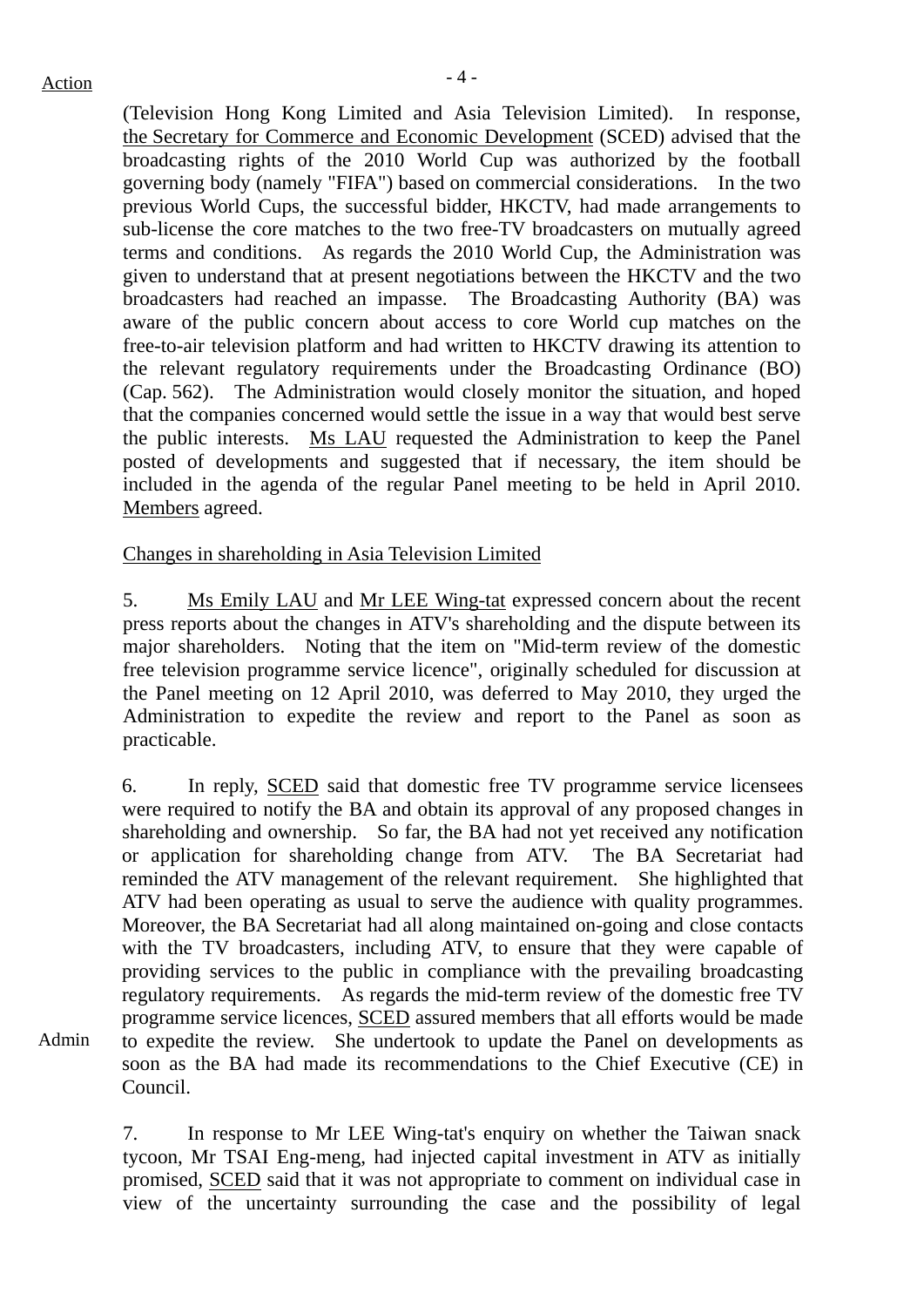proceedings involving the shareholders of ATV. She reiterated that ATV had been providing TV programme services in accordance with the statutory and licensing requirements and had been investing in their business as scheduled. In the mid-term review of the domestic free TV programme service licences, the licensees would be required to submit their plan for capital and programming investment for the coming six years for the BA's assessment. The capability of the licensees to operate, in terms of corporate competence, financial position as well as technical and programming capability, would be examined in the review.

8. Mr Ronny TONG questioned ATV's competency in competing with the other free TV licensee and in providing the viewing public with alternative choices of quality free-TV services. He enquired about the number of licences the Administration intended to grant so as to enhance competition in the free-television market. Referring to ATV's complaint against TVB for monopolization of artists and singers in the local entertainment business and advertising field, he asked when the anti-competition bill would be introduced to promote free and healthy competition in Hong Kong and provide a more level playing field for all market participants.

9. In response, SCED said that while the availability of frequency spectrum for terrestrial TV broadcasting was limited, there was no pre-set limit on the number of free-TV programme service licences to be issued. It was the Government's policy objective to bring in more competition to provide the viewing public with more programme choices. So far, two licence applications had been received and were being processed in accordance with the established procedures. As regards members' concern about unfair competition in the free-to-air TV broadcasting market, SCED said that there were already provisions in the existing BO prohibiting anti-competitive conduct and abuse of market dominance. The BO also empowered the BA to investigate into violations. Any complaints received by the BA would be seriously dealt with. In fact, the complaint lodged by ATV alleging anti-competitive conduct and abuse of dominance was being investigated by the BA.

#### Delegation to Taiwan

10. Ms Emily LAU enquired about the visit of a delegation to Taichung City, Taiwan, led by the Secretary for Constitutional and Mainland Affairs (SCMA) and SCED. In reply, SCED said that the visit was mainly focused on enhancing exchanges and co-operation with Taichung City on tourism matters. At Ms LAU's request, SCED would provide, in consultation with SCMA, a report on the visit for LegCo Members' information in due course.

"Echoes of Rainbow"

Admin

11. In response to the Chairman's enquiry about the gala premiere of the film "Echoes of Rainbow" which recently won the Crystal Bear award at the 2010 Berlin Film Festival, SCED said that the Film Development Council had sent out letters to all Panel members inviting them to attend a preview of the award winning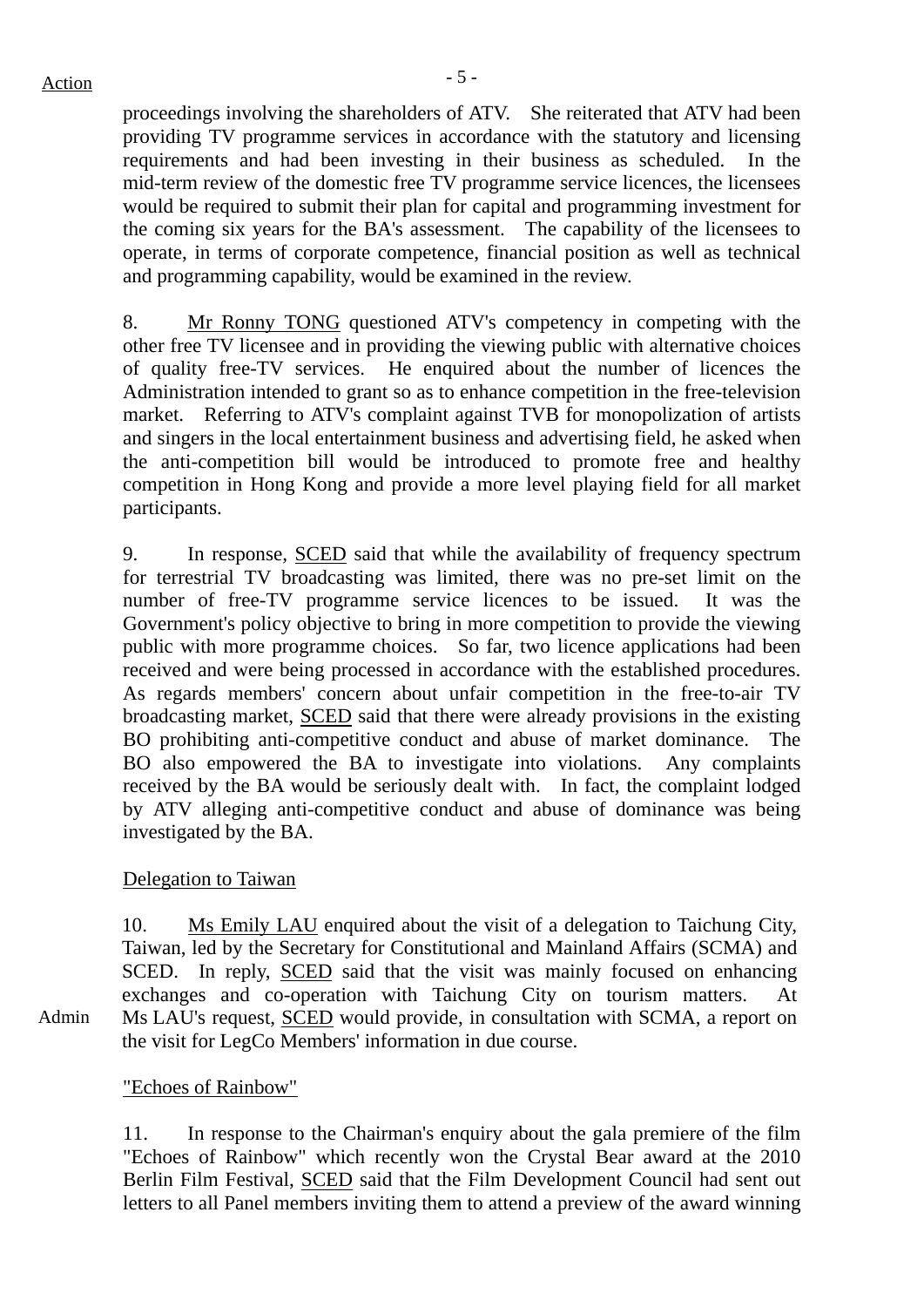film financed by the Film Development Fund. She hoped that members could spare time to attend the premiere to show support to the success of the local film maker in the international arena.

| IV. | Development of digital audio broadcasting |                                                                                                                                                                                                                                                    |  |  |  |  |  |
|-----|-------------------------------------------|----------------------------------------------------------------------------------------------------------------------------------------------------------------------------------------------------------------------------------------------------|--|--|--|--|--|
|     | (File Ref: $CTB(CR)$ ) 9/1/7              | -- Legislative Council Brief on<br>digital audio broadcasting                                                                                                                                                                                      |  |  |  |  |  |
|     |                                           | LC Paper No. $CB(1)1289/09-10(03)$ -- Paper on the implementation<br>frameworks for the development<br>of digital audio broadcasting and<br>mobile television services<br>prepared by the Legislative<br>Council Secretariat (background<br>brief) |  |  |  |  |  |

Presentation by the Administration

12. At the invitation of the Chairman, SCED briefed members on the proposed implementation framework for the launch of digital audio broadcasting (DAB) and the revised implementation framework for broadcast-type mobile TV services in Hong Kong, details of which were set out in the Administration's paper (File Ref: CTB(CR) 9/1/7).

Discussion

*Digital audio broadcasting* 

13. Mr LEE Wing-tat enquired about the Government policy on the development of DAB in Hong Kong and whether the Government would consider taking the opportunity to bring in more competition. In reply, SCED said that the Administration had been taking a market-driven approach in respect of the development of DAB in Hong Kong, and welcomed competition to provide a wide variety of radio programmes choices to consumers through DAB. There was an increased market interest in the development of DAB services, including the application for a trial permit from the Telecommunications Authority (TA) by Wave Media Limited (Wave Media) to carry out trial transmissions of DAB on Band III for a six-month period from 1 November 2009. She pointed out that to launch DAB services, broadcasters would have to invest quite heavily in digital transmission equipment. To facilitate the launch of DAB services and in order to provide territory-wide radio coverage, DAB transmitters would be co-located at the existing seven FM transmission stations. It had been made clear in the implementation framework that having regard to the capacity constraint of the existing hilltop sites and for efficient use of spectrum resources, successful applicants for the first Band III multiplex to be released would be required to share the use of the multiplex as well as to share a single set of transmission equipment to be accommodated in the existing seven FM hilltop sites. Capital and operating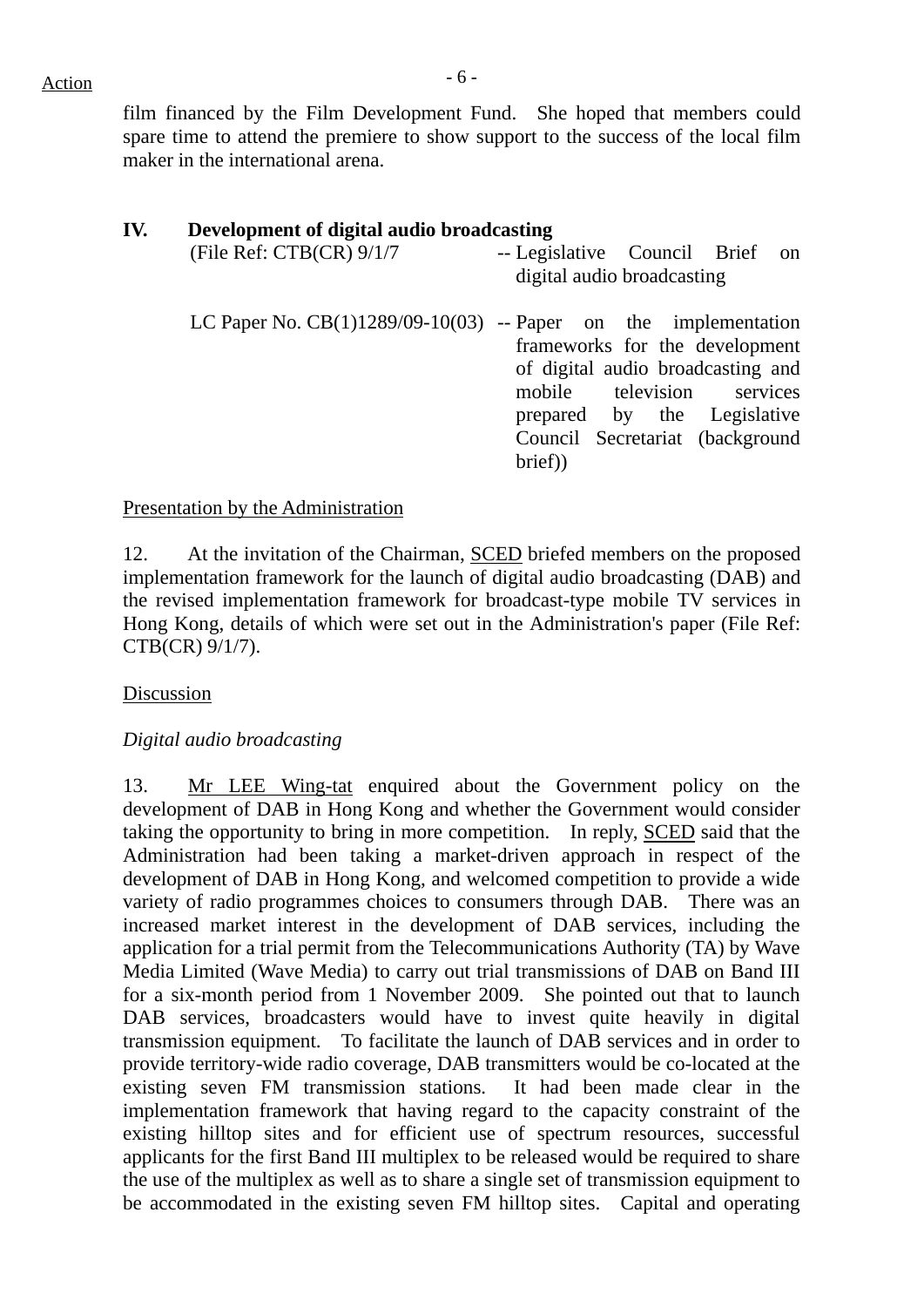costs of the infrastructural facilities would also be shared among the operators on an equitable basis. The TA might intervene and adjudicate if mutual agreement could not be reached.

14. Ms Emily LAU declared interest that she had received a free digital radio set from Wave Media. Given that digitization would free up spectrum resources that could then be re-deployed for community broadcasting, Ms LAU called on the Administration to open up airwaves to meet the rising public expectation for more direct participation in community broadcasting. Instead of participating in Radio Television of Hong Kong (RTHK) programmes moderated by RTHK programme hosts which she considered as unacceptable and undesirable, she urged the Administration to provide more platforms for different sectors of the community, social/ethnic/religious groups and non-governmental organizations to operate their own community-based radio stations covering a particular locality or region and to produce their own programmes. In this connection, she expressed concern about the Government's prosecution of FM101 and Citizens' Radio (CR) for illegal broadcasting and called on the Government to allow room for small community groups to operate their own radio stations.

15. SCED replied that commercial broadcasting which was the focus of the present discussion item was different from public service broadcasting and community broadcasting. She highlighted that the Administration recognized the strong calls from some sectors of the community for more community participation in broadcasting. In line with the Government's general mission to foster freedom of expression and encourage a plurality of voices in the community, RTHK would be tasked to devote part of its airtime and resources within the development of its digital services to provide a platform for community participation in broadcasting. Apart from dedicating more airtime for public affairs programmes to provide a platform for individuals and community groups to express and exchange their views, with RTHK's programme hosts moderating the productions, community groups could also produce their own programmes on specific themes or topics for broadcast on RTHK's channels, with different levels of support to be provided by RTHK. A Community Broadcasting Involvement Fund would be set up under RTHK to promote and facilitate local original content production and provide financial support for community groups to participate in broadcasting and programme content production. She highlighted that there was no pre-censorship in Hong Kong. RTHK would not curtail freedom of speech and expression, and due respect would be accorded to the content of the original programmes produced by community groups.

16. As regards illegal broadcasting of FM101 and CR, SCED highlighted that the Government had the responsibility to take enforcement actions to uphold the rule of law and to ensure the integrity of the licensing regime regulating the allocation and use of frequency spectrum to avoid frequency interference. She said that the analogue frequency spectrum was currently taken up by RTHK and three commercial sound broadcasting licensees for the provision of territory-wide services and there was no spare analogue frequency spectrum for the provision of further territory-wide services. Broadcasting on the Internet however was not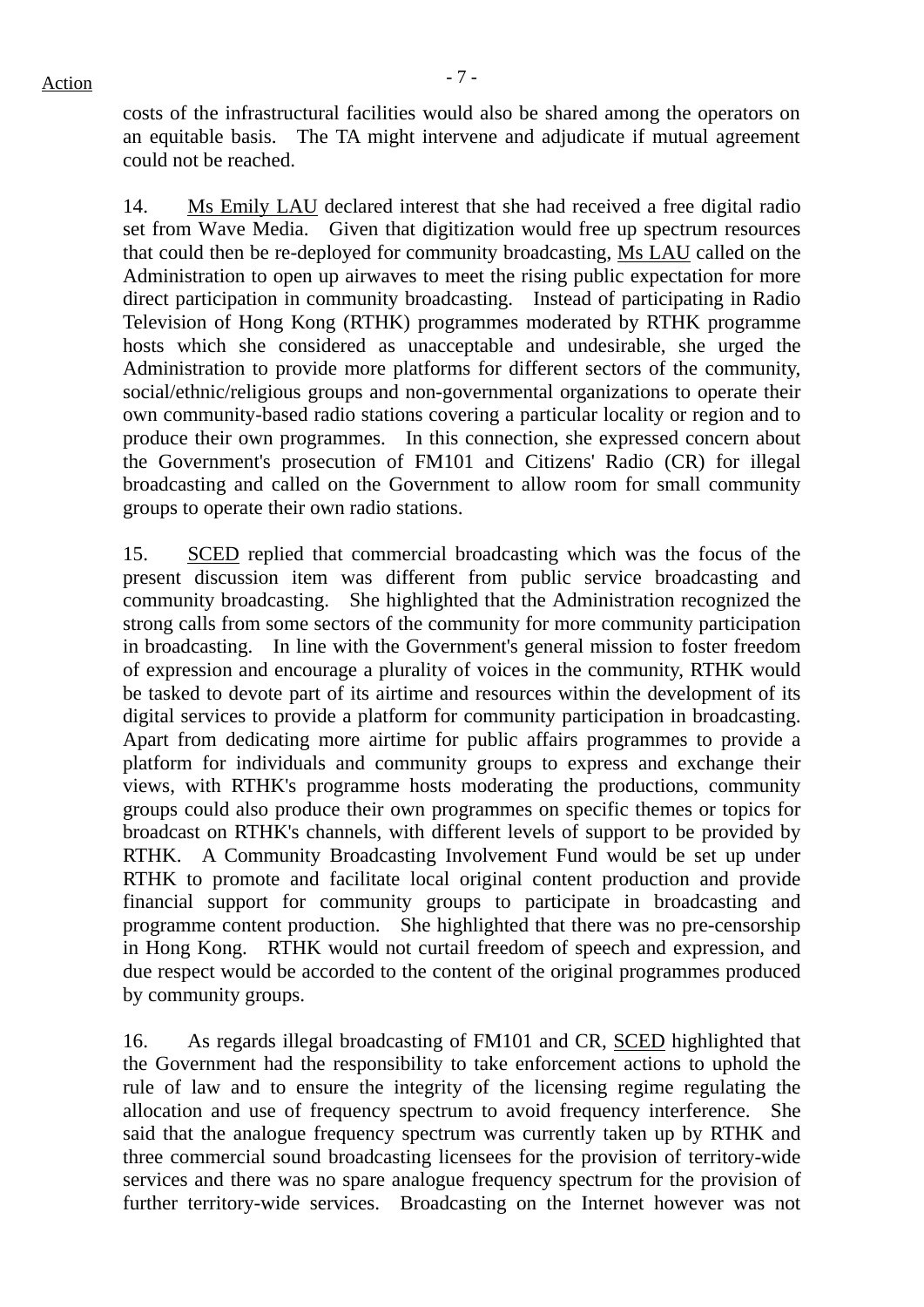regulated.

Admin 17. Ms Emily LAU requested the Administration to provide information on measures implemented elsewhere in the world, such as Taiwan on assisting and facilitating independent and financially less viable community groups to participate in community broadcasting. SCED undertook to provide the requisite information and update the Panel on matters pertaining to the opening up of airwaves for community broadcasting in the context of the discussion on public service broadcasting and the future of RTHK at a future meeting.

> 18. In view of the possibility of having a number of operators providing DAB services and some of whom might hand out free digital radio sets to the public, the Chairman expressed concern whether the operator(s) would confine the reception of their broadcast to particular radio set(s). If such was the case, different radio sets would be needed to receive programmes of different operators, similar to the current arrangement for pay TV, which would be highly undesirable. He urged the Administration to consider legislating against such arrangements and put in place a mechanism to prevent such a conduct.

19. In reply, SCED said that operators would not be allowed to restrict the reception of certain programmes to particular receiver. A market-led approach would be adopted whereby the operators would have to attract the audience on the strength of their programme quality. At present, the retail price of a receiver was much more affordable now and appeared to be falling. On the way forward, she said that parties interested in providing DAB services via the Band III multiplex would have to submit application to the BA by 30 April 2010, after which the BA would vet the applications and make its recommendations to the CE in Council for consideration. SCED undertook to provide the Panel with an update on the latest development in due course.

Admin

20. In response to the Chairman's enquiry about the feasibility of FM regional/localized broadcasting on certain part of the Hong Kong Island, the Director-General of Telecommunications (DG of T) said that interested parties could apply and submit a proposal to the Office of the Telecommunications Authority (OFTA) for consideration in accordance with the established procedures under the Telecommunications Ordinance (TO) (Cap. 106).

#### *Maximizing the use of spectrum allocated for the launch of Mobile TV services*

21. Mr LEE Wing-tat noted the flexibility of using 25% of the transmission capacity of the spectrum allocated for mobile TV services to introduce DAB or other value-added services such as datacasting. In view of the over-supply of on-line data in the market, he expressed concern about the possible waste of the spectrum if the spectrum thus reserved was not put to use due to lukewarm response from the market.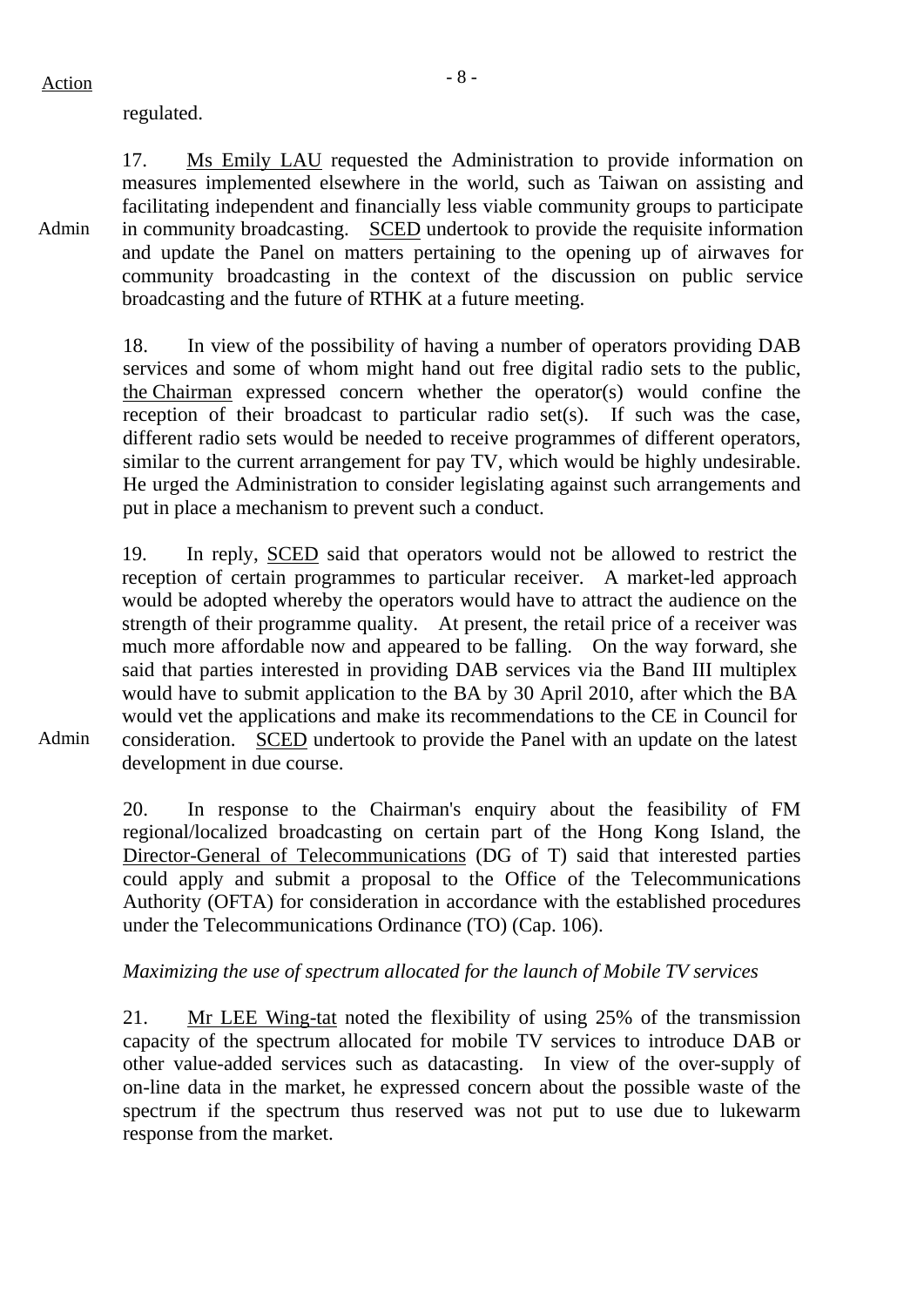22. In response, SCED clarified that no more than 25% of the spectrum allocated in the mobile TV context could be used for other value-added services. She said that the financial crisis last year had forced interested parties to rethink plans to offer mobile TV services. In the light of the latest market development and the proposed release of Band III frequencies for DAB services, the implementation framework for broadcast-type mobile TV had been revised. Only one UHF Band frequency would now be released for the introduction of broadcast-type mobile TV. The Government would remove the flexibility for introducing DAB services in the mobile TV context, and adjust the ceiling allowed for providing other value-added communications services downward from 50% to 25% of the spectrum allocated. She said that it was the commercial decision of individual service provider/network operator to decide whether to bid for the spectrum. Some providers had already indicated interest in providing the service.

23. DG of T added that auction was a fair and efficient method for the allocation of frequency spectrum as a scarce public resource to ensure level-playing field whenever there was competing demand for spectrum for non-government services. A reserve price would be set, and the level of spectrum utilization fee determined by auction would reflect the market value of the spectrum and the business potential perceived by the successful bidder. In normal circumstances, the successful bidder would make the best use of the spectrum available to maximize the return. Moreover, to prevent spectrum hoarding and to maximize effective use of the spectrum allocated, successful bidders would be required to achieve a prescribed coverage (50% of the population) within 18 months from the grant of a licence. OFTA would announce details on the auction of the spectrum for mobile TV which would be held in the second quarter of 2010.

**V. Landing of submarine cables** (LC Paper No. CB(1)1289/09-10(04) -- Administration's paper on landing of submarine cables LC Paper No.  $CB(1)1289/09-10(05)$  -- Paper on issues relating to the landing of submarine cables prepared by the Legislative

LC Paper No. CB(1)1318/09-10 *(tabled at the meeting and subsequently issued via email on*  presentation materials)) *8 March 2010)*  -- Administration's paper on landing of submarine cables (power-point

brief)

Council Secretariat (background

#### Presentation by the Administration

24. With the aid of power-point, the Permanent Secretary for Commerce and Economic Development (Communications and Technology) (PSCED(CT)), and Head, Regulatory 1 of the Office of Telecommunications Authority, (HR1/OFTA)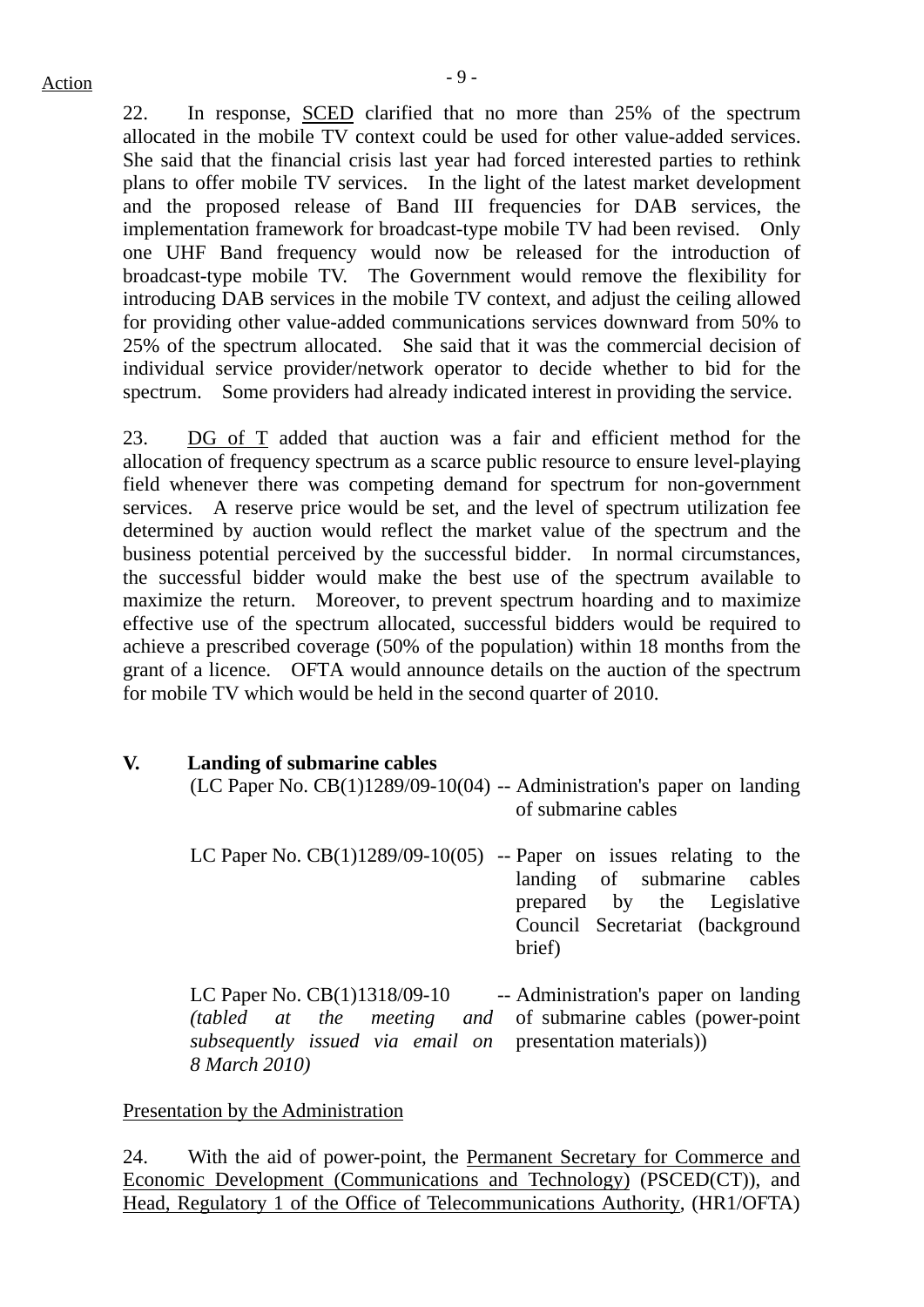briefed members on the preliminary findings of a consultancy study commissioned by OFTA on the landing of submarine cables in Hong Kong, and the recommended measures to facilitate and promote the landing of more submarine cables in the territory.

(*Post-meeting note*: The power-point presentation materials were tabled at the meeting and subsequently issued to members vide LC Paper No. CB(1)1318/09-10 on 8 March 2010).

#### **Discussion**

#### *Measures to enhance the competitiveness of Hong Kong*

25. Ms Emily LAU enquired about the number of government departments that would be involved in processing applications for landing new submarine cables in Hong Kong, the average processing time for such applications as compared with other countries in the region such as Singapore. She supported the recommendation to streamline the application procedures for landing new submarine cables in Hong Kong, whereby OFTA would offer a single-point-of contact service coordinating with the relevant government departments to expedite the approval processes. She urged the Administration to implement the recommended measures as soon as practicable to avoid losing out to other competitors in the region such as Singapore, Taiwan and the Mainland cities. She said that a performance pledge should be set for processing an application.

26. In response, DG of T advised that depending on the nature and scope of the project, parties interested in landing new submarine cables in Hong Kong had to approach various government departments including the Lands Department, Environmental Protection Department, Marine Department, Agricultural, Fisheries and Conservation Department, Home Affairs Department and Leisure and Cultural Services Department. In the case of building a new submarine cable landing station (SCLS), some more departments would be involved. To enhance collaboration and coordination among various parties and expedite the approval process, the consultant recommended establishing an ad-hoc working group with representatives from relevant government departments and parties to deal with the application received. OFTA was following up on the recommendation. She highlighted that while OFTA would serve as a single-point-of-contact for applicants, the processing of such applications involved different departments and had to be vetted in accordance with their respective procedures and related legislations. OFTA would meet with the relevant departments to explore how they could speed up the vetting process, such as reminding the applicant to make available the necessary information in a timely manner.

27. On competition within the region, DG of T said that Singapore had already undertaken preliminary environment impact assessments and sea-bed studies which would significantly reduce the application processing time. She pointed out that Hong Kong and Singapore each had its own unique role in the region and served different geographical markets. PSCED(CT) added that while Singapore would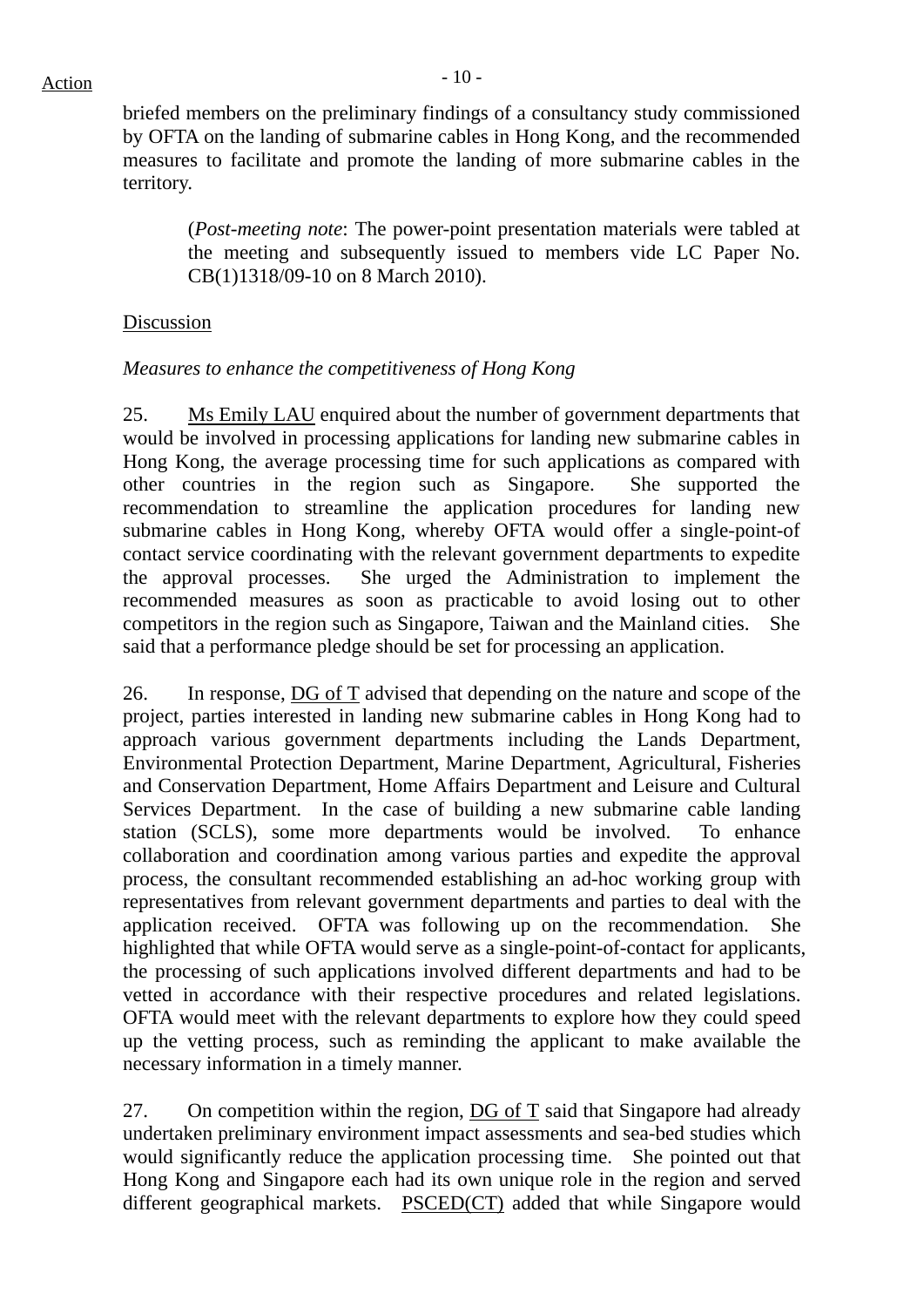serve as a link with India, Thailand, Indonesia and Malaysia, Hong Kong, which was centrally located between Japan, South Korea and Southeast Asia, would serve as a natural geographic hub for these economies as well as a gateway for the Mainland. He pointed out that apart from Singapore, some other Mainland cities such as Shanghai and Shantou could be the competitors of Hong Kong for cable landing points. Nonetheless, Hong Kong was highly valued for its stable and pro-business environment, free market approach, transparent regulatory and judiciary systems as well as its position as a regional financial centre, high concentration of regional corporate headquarters, and technology savvy consumers. All these factors were conducive to the growth of the submarine cable industry in Hong Kong. The Administration would continue to build on these strengths to drive the development of the submarine cable industry in Hong Kong.

28. Ms Emily LAU expressed grave concern that Hong Kong would lose out to other competitors in the region, and urged the Administration to step up the development of telecommunications infrastructure to support the growth of the service industries. In response, DG of T said that the SCLS at Tseung Kwan O Industrial Estate (TKOIE) was spacious and could offer the necessary physical diversity. Potential sites were also available at the Chung Hom Kok Teleport for setting up new SCLS. At present, the main focus was to step up the efforts to attract the landing of new submarine cables by streamlining the applications procedures, increasing the transparency of application processes, enhancing coordination within Government to expedite approval processes, so as to make it simpler and speedier for interested cable companies to install new submarine cables with or without affiliated data centres in Hong Kong. She assured members that every effort would be made to attract the landing of more submarine cables in Hong Kong to capitalize on the anticipated high growth in demand for external bandwidth from the Mainland and Southeast Asia. Upon the completion of the consultancy study in end March 2010, OFTA would review the consultancy report and further discuss with the relevant stakeholders on how best to take forward the recommendations.

29. The Chairman referred to the telecommunications service industry's suggestion on the shared use of the existing SCLSs and the new SCLS at TKOIE for landing additional submarine cables, and the co-location of SCLS with affiliated data centres. He enquired about the current land lease restrictions in TKOIE and whether legislative amendment was necessary to change the current lease conditions.

30. In response, DG of T explained that the existing operator was restricted by the current land lease from subletting the vacant space in the SCLS at TKOIE for submarine cables landing. In this respect, the consultant recommended the relaxation of the lease conditions of SCLS at TKOIE to allow shared use of the SCLS for landing new submarine cables and co-location of affiliated data centres. OFTA was working with the Hong Kong Science and Technology Parks Corporation (HKSTPC), which managed the TKOIE, to take forward this recommendation. PSCED(CT) added that regulation required the industrial estates to provide land for selected types of industry which otherwise could not find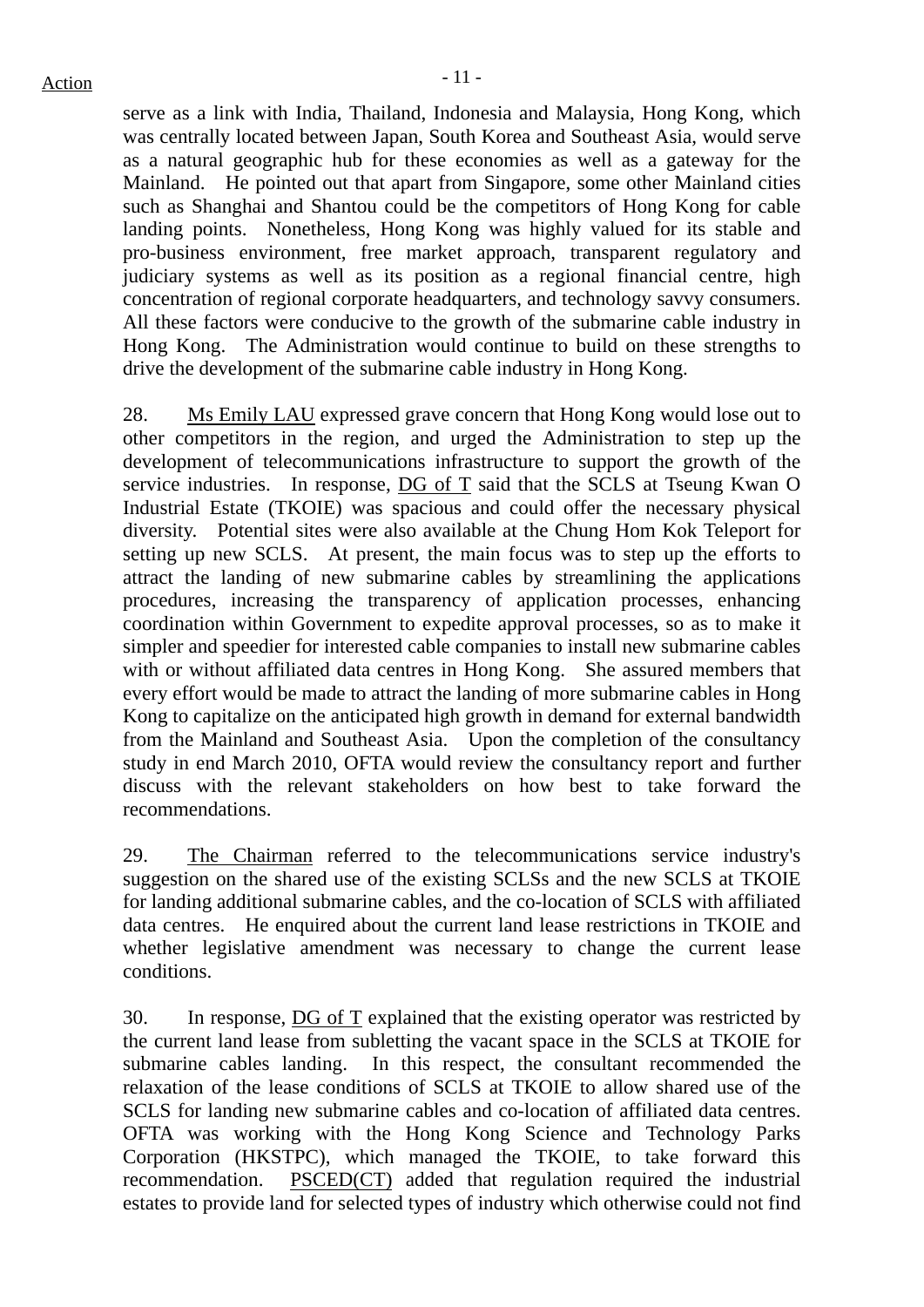suitable sites in the open market. As regards the lease restrictions for land within the industrial estates, they would be reviewed by the Board of the HKSTPC.

31. Mr WONG Ting-kwong noted that submarine cable systems that landed in Hong Kong had increased from seven in 2006 to nine as at to date while Singapore currently had 13 cable systems. He asked whether the Government had any mid-term plan or projection on the number of submarine cables to be landed in Hong Kong, and whether any of the existing nine cable systems were owned by companies registered in Hong Kong.

32. DG of T advised that there was no preset target for the number of submarine cables to be landed in Hong Kong. Building submarine cable systems which involved huge investment amounting to a few billion Hong Kong dollars per cable system was basically a commercial decision to be determined by supply and demand. There was an oversupply of submarine cable capacity during and after the dot-com bubble. However, the demand for submarine cable capacity in Hong Kong had been on the rise due to the increasing bandwidth requirements for business and the popularity of Web 2.0 applications over the Internet, point-to-point file sharing and video streaming. The existing nine cable systems which routed through Hong Kong were mainly owned by multinational companies with the landing party being a company registered in Hong Kong.

## *Economic benefits*

33. Mr Ronny TONG enquired about the economic benefits for landing more submarine cables in Hong Kong, and whether a licence fee would be charged on the telecommunications service providers. In reply, HR1/OFTA advised that submarine cable connections were of vital importance in supporting the operation of Hong Kong's key service industries. According to the consultancy study, submarine cables would play a crucial role in creating 8 000 jobs, generate an estimated total direct and indirect revenue in the region of \$14 billion across the sectors, as well as an added value of \$6.3 billion to the economy of Hong Kong.

34. HR1/OFTA further advised that the telecommunications service sector was market-driven and highly competitive. In view of the rising demand for bandwidth and the rapid growth of external traffic between the Mainland and southeast Asian countries routing through Hong Kong (with an average annual growth of 46% and 57% respectively for the equipped and activated submarine cable capacity of Hong Kong between September 2005 and September 2009), the landing of additional submarine cables in Hong Kong would provide the necessary supply and widen consumers' choice of services. DG of T added that the retail price of telecommunications service in Hong Kong was affordable and at a relatively low level compared to that of other economies in the region.

35. In this connection, the Chairman said that the landing of more submarine cables in Hong Kong would not only provide consumers with more choices of competitive services, but also benefit Hong Kong's economy and strengthen Hong Kong's position as a regional telecommunications hub.